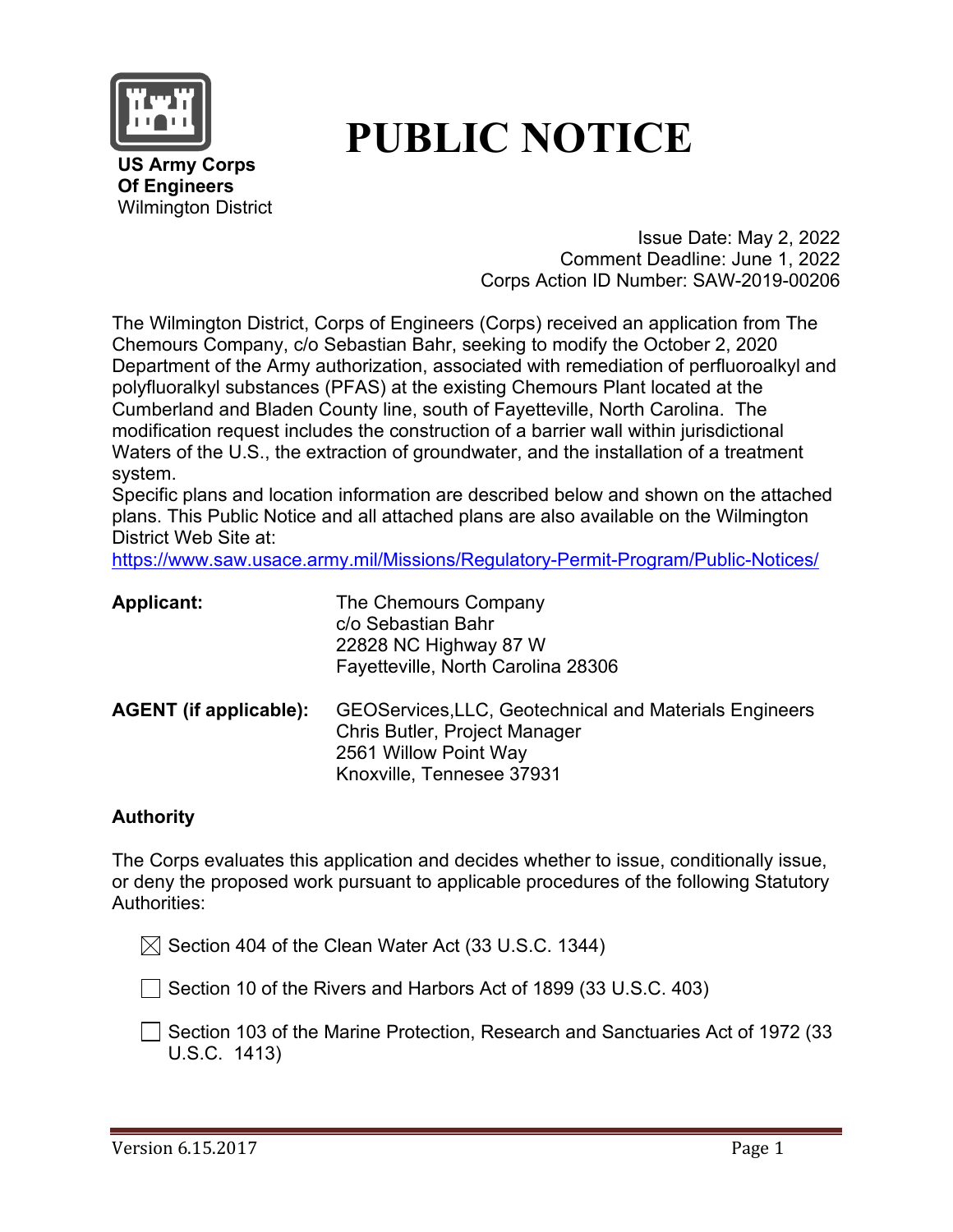## **Location**

Location Description:

Project Area (acres): ~137-acres Nearest Town: Fayetteville Nearest Waterway: Cape Fear River **River Basin: Cape Fear** Latitude and Longitude: 34.837111 N, -78.824054 W

#### **Existing Site Conditions**

The project site is located in southern Cumberland and northern Bladen County, south of the town of Fayetteville. The north boundary of the site begins along the southern edge of Willis Creek and the site continues south, bounded on the east by a Cape Fear River, on the west by the plant Chemours plant facility, and on the south by Glengerry Road and Bill Hall Road. Current land use includes woodlands, a water treatment facility, monitoring wells, and access roads. A per- and polyfluoroalkyl substances (PFAS) containment system is being built on-site at this time.

The project site is composed of mixed hardwood/pine forest habitat, monitoring wells, a water treatment facility, and several unimproved access roads. Forested habitat within the site is primarily mid- to late successional that naturally regenerated following historic logging activities. Dominant canopy species include box elder (Acer negundo), red maple (Acer rubrum), bald cypress (Taxodium distichum), northern red oak (Quercus rubra), and sweetgum (Liquidambar styraciflua). Midstory species include red maple (Acer rubrum), ironwood (Carpinus caroliniana), sweetgum (Liquidambar styraciflua), and invasive shrubs such as Chinese privet (Ligustrum sinense).

Permit History: A Department of the Army permit issued October 2, 2020, authorized permanent impacts to 330 linear feet of stream channel and 0.22-acre of wetland and temporarily impacts to 125 linear feet of stream channel and 0.01-acre of wetland for the purpose of constructing an in-stream flow-through cell water treatment system to address PFAS contamination on the project site in accordance with a Consent Order issued by the North Carolina Superior Court for Bladen County. The permit was subsequently modified on December 18, 2020, which authorized additional impacts to 1.95 acres of wetland and 1,710 linear feet of perennial stream associated with the instream flow-through cell water treatment system construction.

#### **Applicant's Stated Purpose**

The purpose of the project is to comply with the Addendum Consent Order (CO) between Chemours, the State of NC, and Cape Fear River Watch to address discharges of perfluoroalkyl and polyfluoralkyl substances (PFAS) at the Chemours Fayetteville Works. On October 1, 2020, the North Carolina Superior Court for Bladen County entered a CO among The Chemours Company FC, LLC (Chemours) and the State of NC and Cape Fear River Watch to address discharges of PFAS at the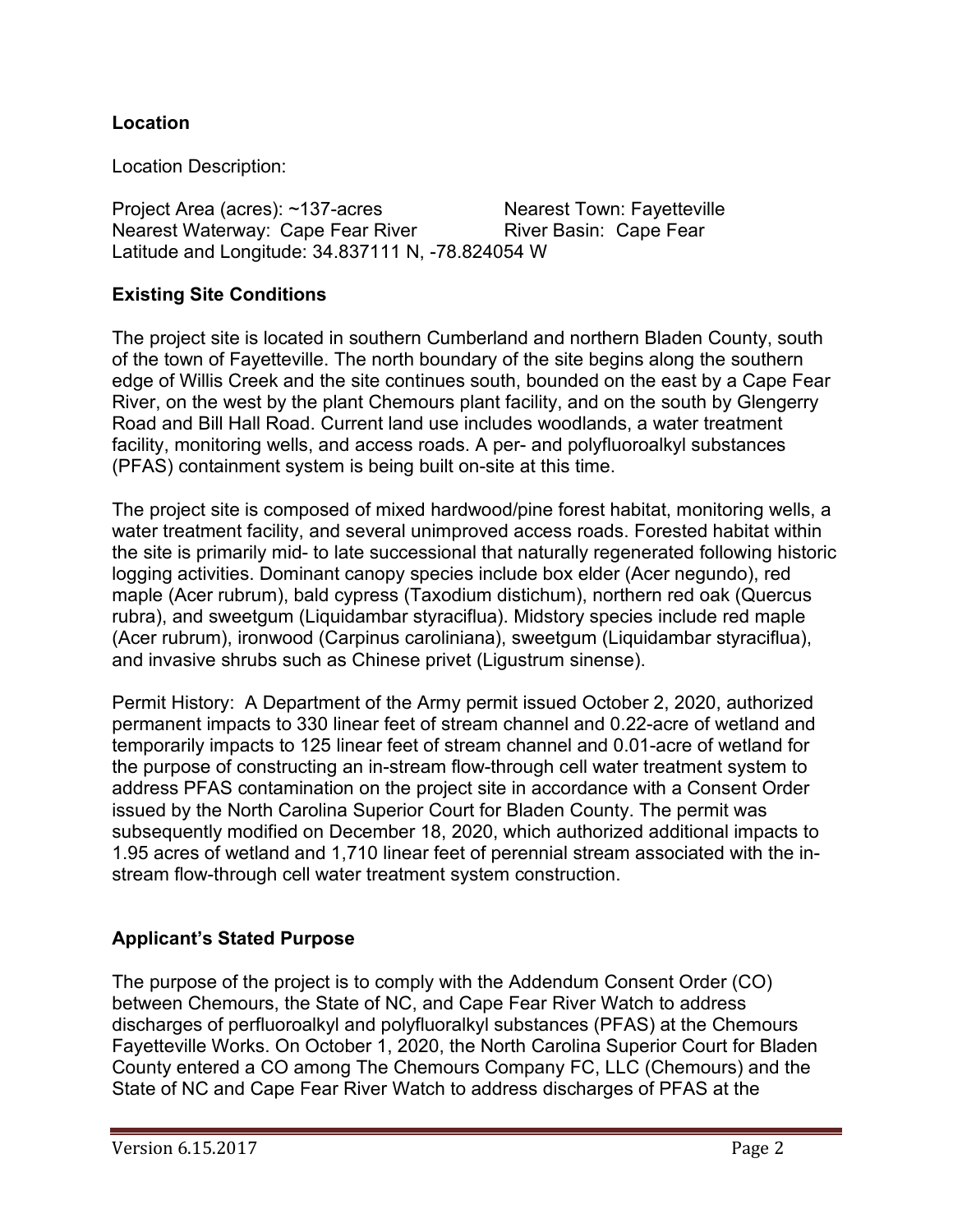Chemours Fayetteville Works. As a result of the CO, Chemours must reduce the amount of impacted surface water draining towards the Cape Fear River. As a part of the Addendum CO, a barrier wall is proposed to capture groundwater and surface waters from potentially discharging PFAS impacted waters to the Cape Fear River.

# **Project Description**

The applicant is requesting a modification to the previously issued authorization to include the installation of a barrier wall east of the existing facility, in a north to south alignment, which would be installed above, or at the 72-foot elevation (i.e. the 100-year floodplain). The proposed barrier wall, which will be located between the Chemours plant and the Cape Fear River, consists of a mix of cement, bentonite clay, and onsite soils to create a minimum permeability of 1x10-6 cm/sec and have a minimum thickness of 1.5-feet. The barrier wall would extend from the surface to approximately 80-feet below existing grade. The groundwater elevation on the upgradient side will be controlled using a network of wells and transferred to an onsite wastewater treatment plant.

Several groundwater seeps, identified as Seeps A, Seep A-Trib, Willis Creek Tributary and Seep B, are located along the alignment of the barrier wall. The barrier wall would capture surface flows from the first  $\frac{1}{2}$ " precipitation event and groundwater upgradient of the wall. Seep capture locations would include three catch basins at Seep A and a single catch basin at Seep B to divert baseflows and the first  $\frac{1}{2}$ " rainstorm event. The water would be transferred to pump stations where it will then be pumped to a proposed onsite surge pond. The surge pond will transfer the water to the onsite wastewater treatment plant prior to discharge to the Cape Fear River.

Direct fill impacts associated with barrier wall construction total 796 linear feet of stream channel. Additionally, the proposed project is expected to result in groundwater drawdown due to the proposed pumping system and would further impact approximately 3,795 linear feet of stream channel.

Wetlands are located within the proposed project area, within the 100-year floodplain of the Cape Fear River, and adjacent to Willis Creek, however, the applicant states that these wetlands will not be affected either directly or indirectly by the proposed project.

Groundwater modeling of the area was completed during the development of the groundwater remedy design. The modeling depicted a drawdown of groundwater on the eastern portion of the project area ranging from 4.5' below ground surface (bgs) to 0' of drawdown. The applicant states that it is not likely that a drawdown of a maximum of 4.5' bgs will impact the nature of wetland features. The Groundwater modeling report is included as an attachment to this notice.

Additionally, the applicant proposes to develop and implement a monitoring plan for this location, including the collection of appropriate baseline data prior to construction, in order to demonstrate that the project would not degrade onsite wetlands.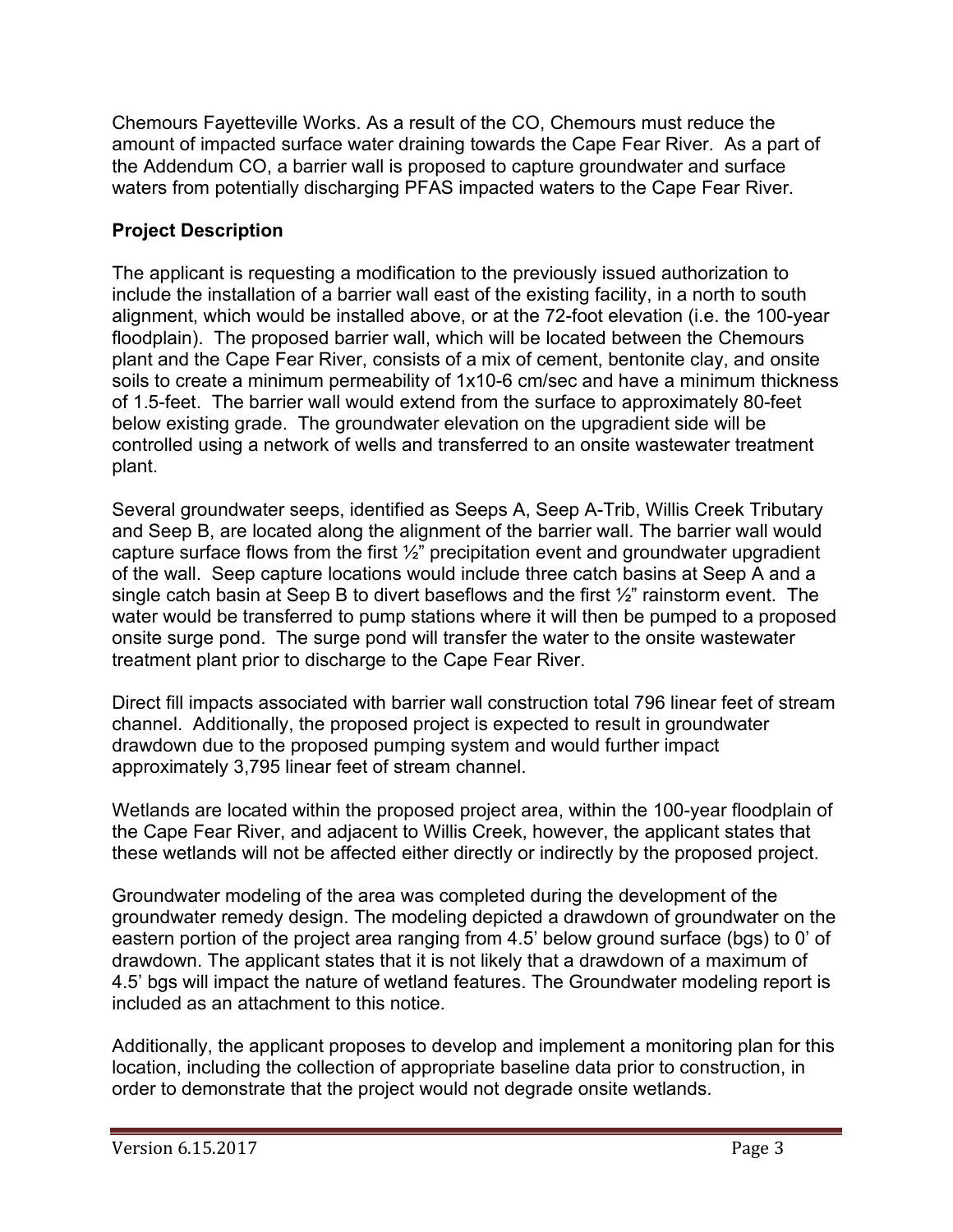## **Avoidance and Minimization**

The applicant provided the following information in support of efforts to avoid and/or minimize impacts to the aquatic environment: Given the current state of surface water chemistry at the Chemours facility, the value of water resources is significantly undermined by the presence of PFAS. PFAS laden waters cannot be utilized as a drinking water source, nor a recreational value. The installation of the barrier wall upgradient of these surface waters aims to meet water quality standards that can improve functional uses of the channels by removing PFAS constituents from the bedload. The proposed alterations will be improvements to general water quality of the subject features. Without the installation of the barrier wall, and in turn a lack of groundwater drawdown, the streams would continue to exist in an impaired condition with respect to geochemistry.

## **Compensatory Mitigation**

The applicant offered the following compensatory mitigation plan to offset unavoidable functional loss to the aquatic environment: Permanent impacts will result in approximately 796 linear of stream channel filled, to be mitigated at a 2:1 ratio. Groundwater drawdown areas resulting in 3,795 linear feet of stream channel is proposed to be mitigated at a 1:1 ratio. The applicant proposes to compensate for unavoidable wetland and stream impacts through the purchase of credits from an approved mitigation bank or purchase of in-lieu-fee mitigation, as required. If wetland losses are observed after construction, the applicant will quantify the amount through implementation of the wetland monitoring plan and coordination with the Corps and NC Division of Water Resources.

## **Essential Fish Habitat**

The Corps' determination is that the proposed project may adversely affect EFH or associated fisheries managed by the South Atlantic or Mid Atlantic Fishery Management Councils or the National Marine Fisheries Service.

 $\boxtimes$ This notice initiates the Essential Fish Habitat (EFH) consultation requirements of the Magnuson-Stevens Fishery Conservation and Management Act. Implementation of the proposed project may impact (water columns, emergent wetlands) (see project description) utilized by various life stages of the following species: (anadromous fish species). Our initial determination is that the proposed action would not have a substantial individual or cumulative adverse impact on EFH or fisheries managed by Fishery Management Councils and the National Marine Fisheries Service (NMFS). Our final determination relative to project impacts and the need for mitigation measures is subject to review by and coordination with the NMFS.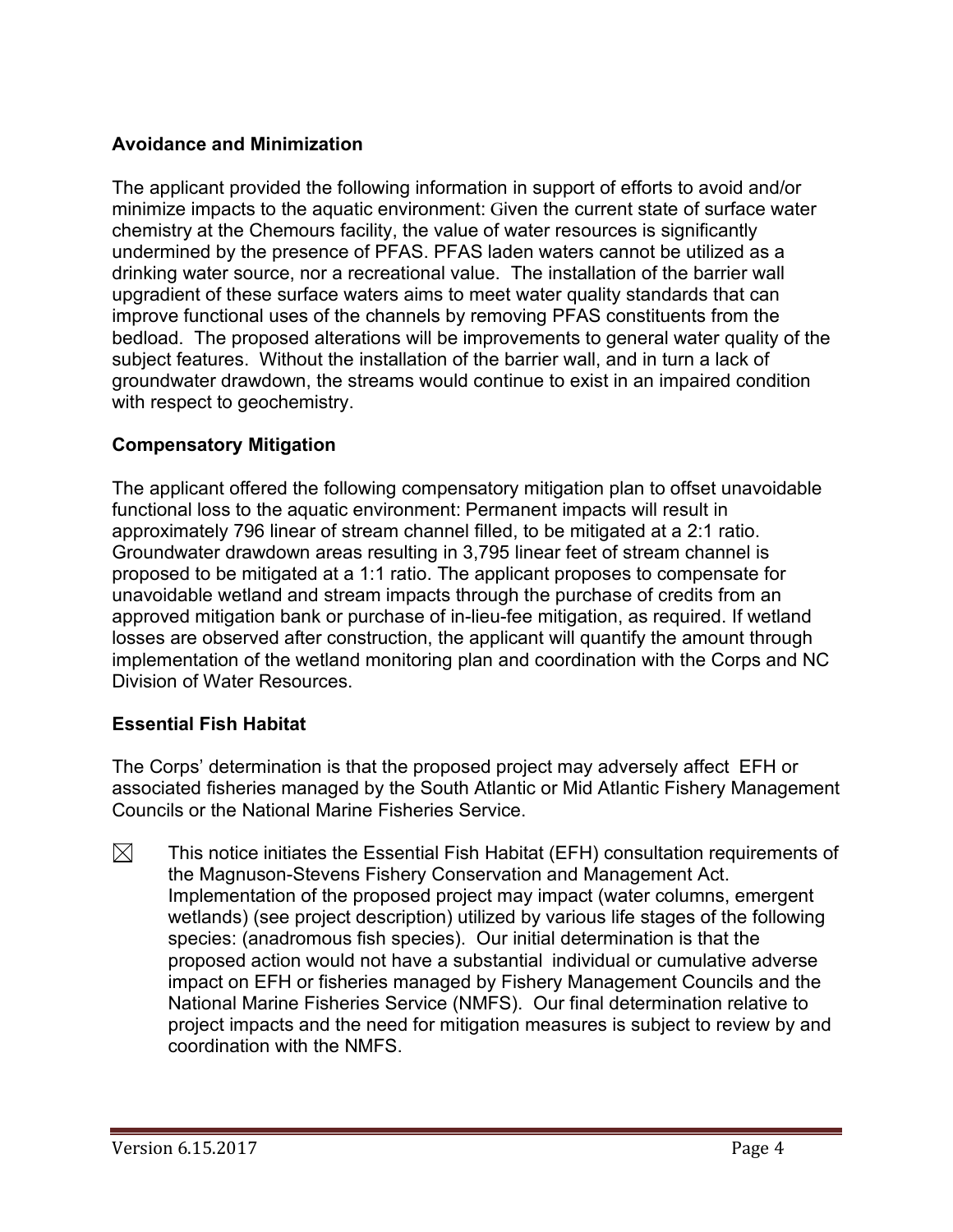$\Box$ The Corps will consult under the Magnuson-Stevens Act and will not make a permit decision until the consultation process is complete.

The Corps has initiated consultation the Magnuson-Stevens Act and will not make a permit decision until the consultation process is complete.

#### **Cultural Resources**

Pursuant to Section 106 of the National Historic Preservation Act of 1966, Appendix C of 33 CFR Part 325, and the 2005 Revised Interim Guidance for Implementing Appendix C, the District Engineer consulted district files and records and the latest published version of the National Register of Historic Places and initially determines that:

- $\Box$  Should historic properties, or properties eligible for inclusion in the National Register, be present within the Corps' permit area; the proposed activity requiring the DA permit (the undertaking) is a type of activity that will have no potential to cause an effect to an historic properties.
- No historic properties, nor properties eligible for inclusion in the National Register, are present within the Corps' permit area; therefore, there will be no historic properties affected. The Corps subsequently requests concurrence from the SHPO (or THPO).
- $\Box$  Properties ineligible for inclusion in the National Register are present within the Corps' permit area; there will be no historic properties affected by the proposed work. The Corps subsequently requests concurrence from the SHPO (or THPO).
- $\Box$ Historic properties, or properties eligible for inclusion in the National Register, are present within the Corps' permit area; however, the undertaking will have no adverse effect on these historic properties. The Corps subsequently requests concurrence from the SHPO (or THPO).
- $\Box$ Historic properties, or properties eligible for inclusion in the National Register, are present within the Corps' permit area; moreover, the undertaking may have an adverse effect on these historic properties. The Corps subsequently initiates consultation with the SHPO (or THPO).
- $\Box$ The proposed work takes place in an area known to have the potential for the presence of prehistoric and historic cultural resources; however, the area has not been formally surveyed for the presence of cultural resources. No sites eligible for inclusion in the National Register of Historic Places are known to be present in the vicinity of the proposed work. Additional work may be necessary to identify and assess any historic or prehistoric resources that may be present.

The District Engineer's final eligibility and effect determination will be based upon coordination with the SHPO and/or THPO, as appropriate and required, and with full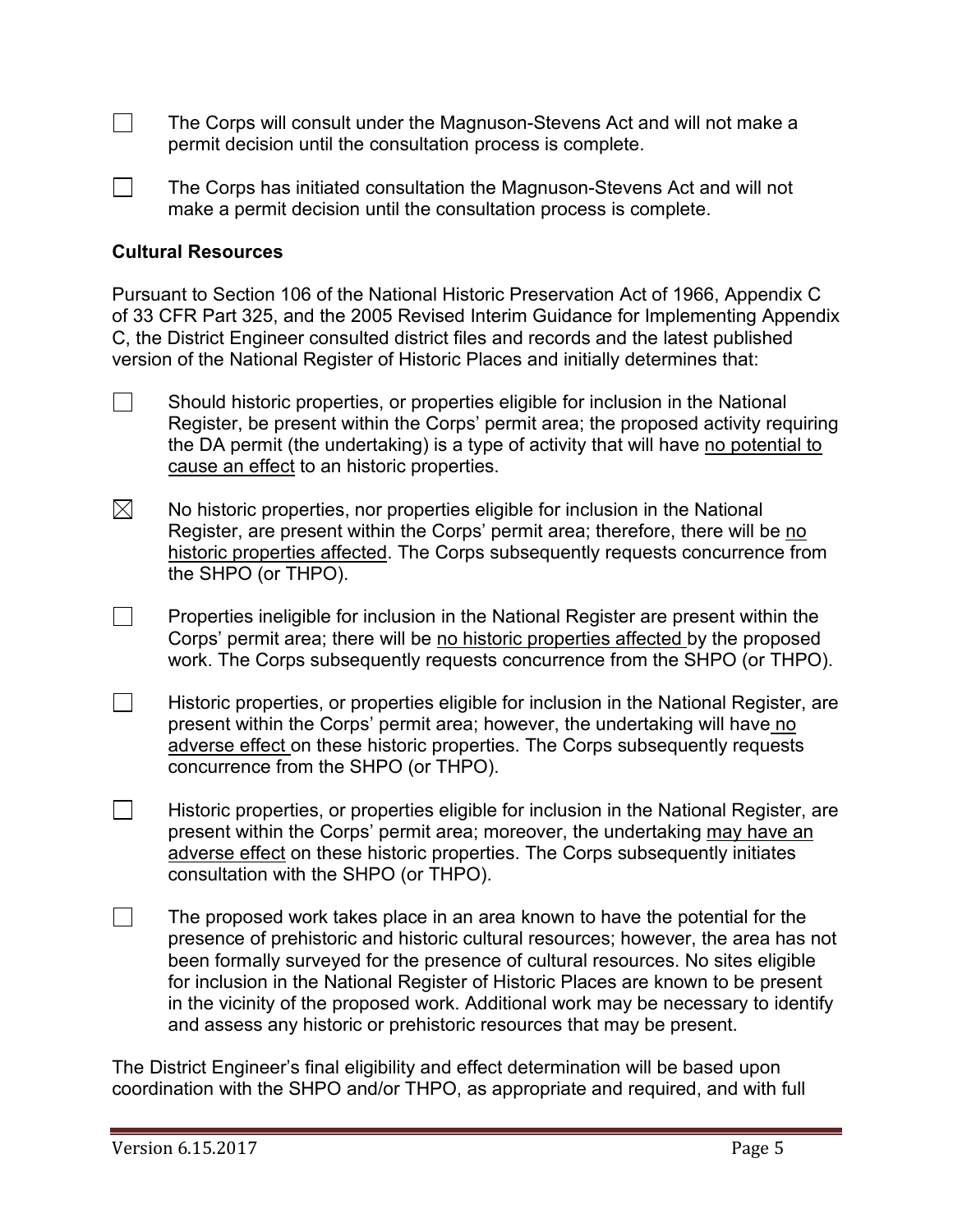consideration given to the proposed undertaking's potential direct and indirect effects on historic properties within the Corps-indentified permit area.

#### **Endangered Species**

Pursuant to the Endangered Species Act of 1973, the Corps reviewed the project area, examined all information provided by the applicant and consulted the latest North Carolina Natural Heritage Database. Based on available information:

The Corps determines that the proposed project would not affect federally listed endangered or threatened species or their formally designated critical habitat.

The Corps determines that the proposed project may affect federally listed endangered or threatened species or their formally designated critical habitat.

 $\Box$  By copy of this public notice, the Corps initiates consultation under Section 7 of the ESA and will not make a permit decision until the consultation process is complete.

 $\Box$  The Corps will consult under Section 7 of the ESA and will not make a permit decision until the consultation process is complete.

The Corps has initiated consultation under Section 7 of the ESA and will not make a permit decision until the consultation process is complete.

- $\Box$  The Corps determines that the proposed project may affect federally listed endangered or threatened species or their formally designated critical habitat. Consultation has been completed for this type of activity and the effects of the proposed activity have been evaluated and/or authorized by the National Marine Fisheries Service (NMFS) in the South Atlantic Regional Biological Opinion or its associated documents, including 7(a)(2) & 7(d) analyses and Critical Habitat assessments. A copy of this public notice will be sent to the NMFS.
- $\boxtimes$  The Corps is not aware of the presence of species listed as threatened or endangered or their critical habitat formally designated pursuant to the Endangered Species Act of 1973 (ESA) within the project area. The Corps will make a final determination on the effects of the proposed project upon additional review of the project and completion of any necessary biological assessment and/or consultation with the U.S. Fish and Wildlife Service and/or National Marine Fisheries Service.

#### **Other Required Authorizations**

The Corps forwards this notice and all applicable application materials to the appropriate State agencies for review.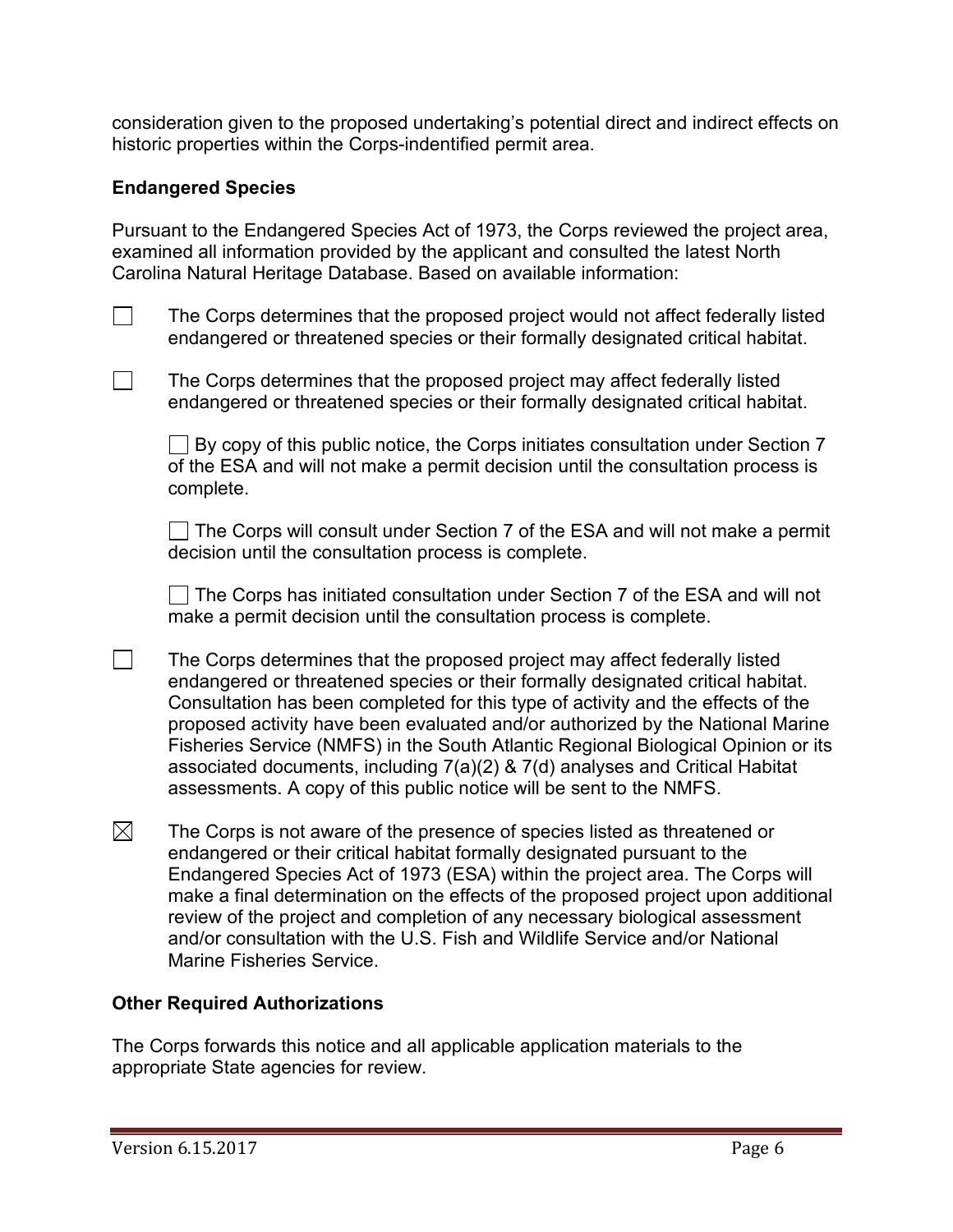#### **North Carolina Division of Water Resources (NCDWR)**:

- $\Box$  The applicant did not provide or satisfy all 9 elements required for a complete 401 certification request. Therefore, the 401 Certification process has not started. The Corps will generally not make a final permit decision until the NCDWR issues, denies, or waives the state Certification as required by Section 401 of the Clean Water Act (PL 92-500).
- $\boxtimes$  The Corps will generally not make a final permit decision until the NCDWR issues, denies, or waives the state Certification as required by Section 401 of the Clean Water Act (PL 92-500). The receipt of the application and this public notice, combined with the appropriate application fee, at the NCDWR Central Office in Raleigh constitutes initial receipt of an application for a 401 Certification. Unless NCDWR is granted a time review extension, a waiver will be deemed to occur if the NCDWR fails to act on this request for certification within 120 days of the date of this public notice. Additional information regarding the 401 Certification may be reviewed at the NCDWR Central Office, 401 and Buffer Permitting Unit, 512 North Salisbury Street, Raleigh, North Carolina 27604-2260. All persons desiring to make comments regarding the application for a 401 Certification should do so, in writing, by August 30, 2022 to:

NCDWR Central Office Attention: Mr. Paul Wojowski, 401 and Buffer Permitting Unit (USPS mailing address): 1617 Mail Service Center, Raleigh, NC 27699- 1617

Or,

(physical address): 512 North Salisbury Street, Raleigh, North Carolina 27604

## **North Carolina Division of Coastal Management (NCDCM):**

- $\Box$ The application included a certification that the proposed work complies with and would be conducted in a manner that is consistent with the approved North Carolina Coastal Zone Management Program. Pursuant to 33 CFR 325.2 (b)(2) the Corps cannot issue a Department of Army (DA) permit for the proposed work until the applicant submits such a certification to the Corps and the NCDCM, and the NCDCM notifies the Corps that it concurs with the applicant's consistency certification. As the application did not include the consistency certification, the Corps will request, upon receipt,, concurrence or objection from the NCDCM.
- $\boxtimes$ Based upon all available information, the Corps determines that this application for a Department of Army (DA) permit does not involve an activity which would affect the coastal zone, which is defined by the Coastal Zone Management (CZM) Act (16 U.S.C. § 1453).